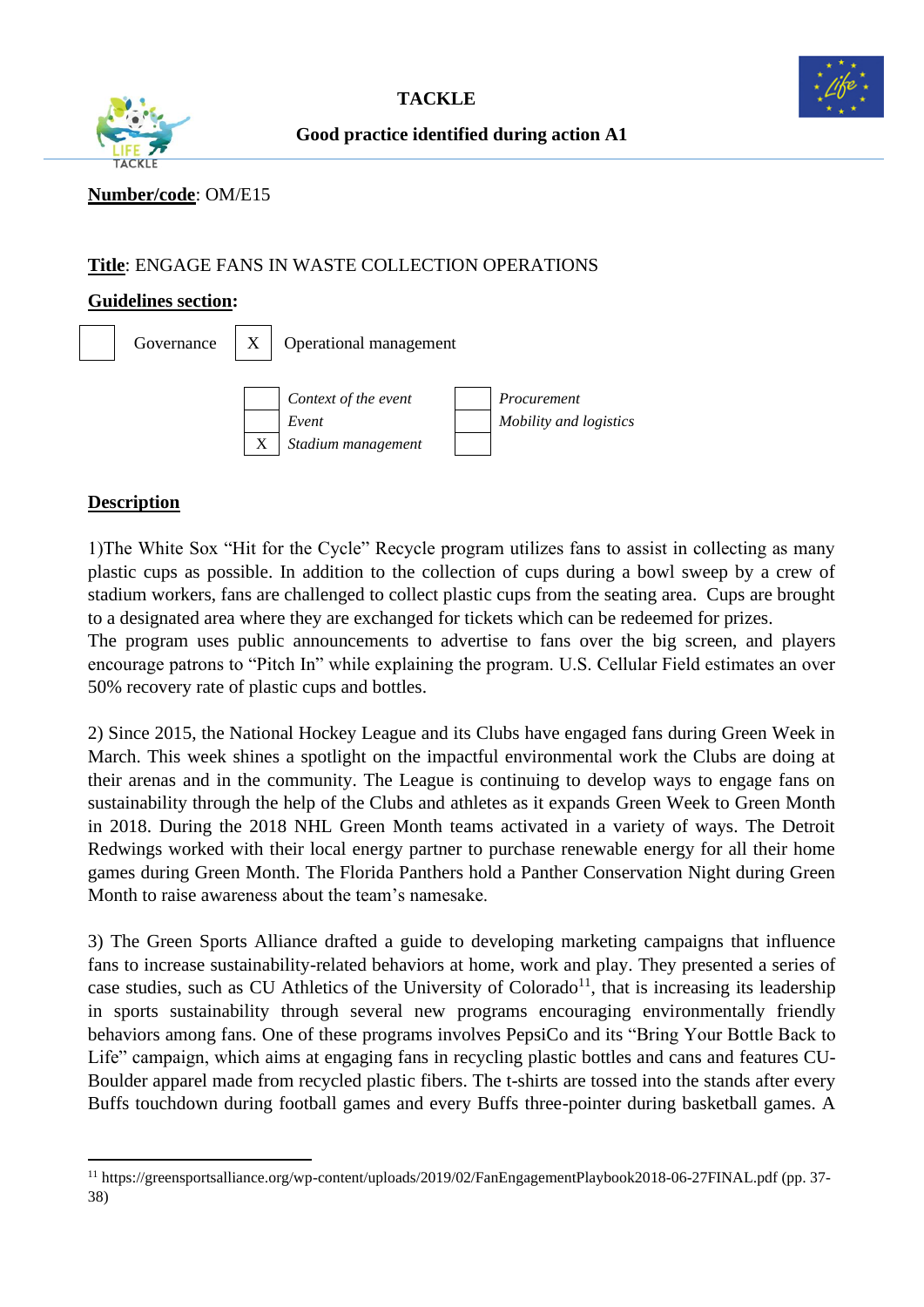video also plays during every game encouraging fans to recycle their plastic bottles and telling them about the "Bring Your Bottle Back to Life" program.

It was recognized that fans are more inclined to recycle at games and in their daily lives if they can clearly see the results 2 . Instead of simply telling fans what was recyclable and where to recycle, Pepsi and the Buffs wanted to show that by recycling, new life could be given to materials. Their goal was not only to increase recycling rates, but to create a connection in fans' minds between the act of recycling and the result of recycling.

## **Environmental benefits**

The environmental benefits of this practice are diverse although difficult to measure. The most immediate benefit relates to fans environmental awareness raising that triggers their behaviour change also in their private lives. Another environmental benefit relates to the actual improvement of waste recycling, particularly of plastic bottles and cans.

For example, throughout the 6 years of the campaign "Bring Your Bottle Back to Life" during football and basketball seasons, the total amount of bottles and cans recycled in stadium increased year-over-year. In football, the total diversion rate for Folsom Field has gone from 72.2% in 2011 to 89% in 2016. In basketball, the average game-day diversion rate for Coors Event Center has gone from 60.5% in the 2011/12 season to 83% in the 2016/17 season.

Fan engagement for sustainability activities like this campaign are useful in influencing new "users" of the behavior (those who generally don't recycle), but in general in order to be effective, in-game sponsored promotional sustainability initiatives need to actively engage fans and be consistently present throughout the season to be noticed and remembered and have therefore a long-term effect.

## **An example from the pilot test performed at the Roi Baudouin Stadium in Brussels (Belgium): incentivizing fans to collect single-use plastic cups in exchange for a free beverage.**

In this pilot test that took place during the game Belgium-Cyprus on November 19<sup>th</sup>, 2019, the stadium offered a free beer worth  $\epsilon$ 2.5 for every ten single-use plastic cups collected by fans and returned at the bar. Through this pilot, 674 beers were given for free thanks to the stakeholder Bevers & Bevers who offered them. This was a great incentive for fans to get engaged and take part of the plastics recycling operations at the stadium. In economic terms, the involvement of a stakeholder was very important; the company's effort was paid-off thanks to acquired visibility and good public reputation.

Fans showed motivation and willingness to take their single-use plastic cups and glasses back to the bar. Even if this was a one-time practice, which was intended to be then replaced by the practice on reusable cups (see OM/E18), this pilot test obtained good results in terms of environmental impact: it ended with 6740 single-use cups collected through the temporary scheme, which equals 24.2 kg of single-use plastics sent to an appropriate treatment facility. In particular, this translated into the following CO2eq savings due to the diversion of these polypropylene cups from incineration to recycling:

| <b>AMOUNT</b><br><b>DIVERTED</b> | <b>EMMISION</b><br><b>SAVED BY</b><br><b>AVOIDING</b><br><b>INCINERATION</b> | <b>EMISSION LOST</b><br><b>BY AVOIDING</b><br><b>INCINERATION</b> | <b>EMISSION SAVED BY</b><br><b>RECYCLING</b> | <b>TOTAL</b>                  |
|----------------------------------|------------------------------------------------------------------------------|-------------------------------------------------------------------|----------------------------------------------|-------------------------------|
| $24.2 \text{ kg}$                | $72.2 \text{ kgCO}_2$ eq                                                     | $2.83 \text{ kgCO}$                                               | $74.1 \text{ kgCO}_2$ eq                     | $143.44 \,\mathrm{kgCO}_2$ eg |

<sup>2</sup> https://www.colorado.edu/today/2015/09/08/cu-athletics-expands-sports-sustainability-programs